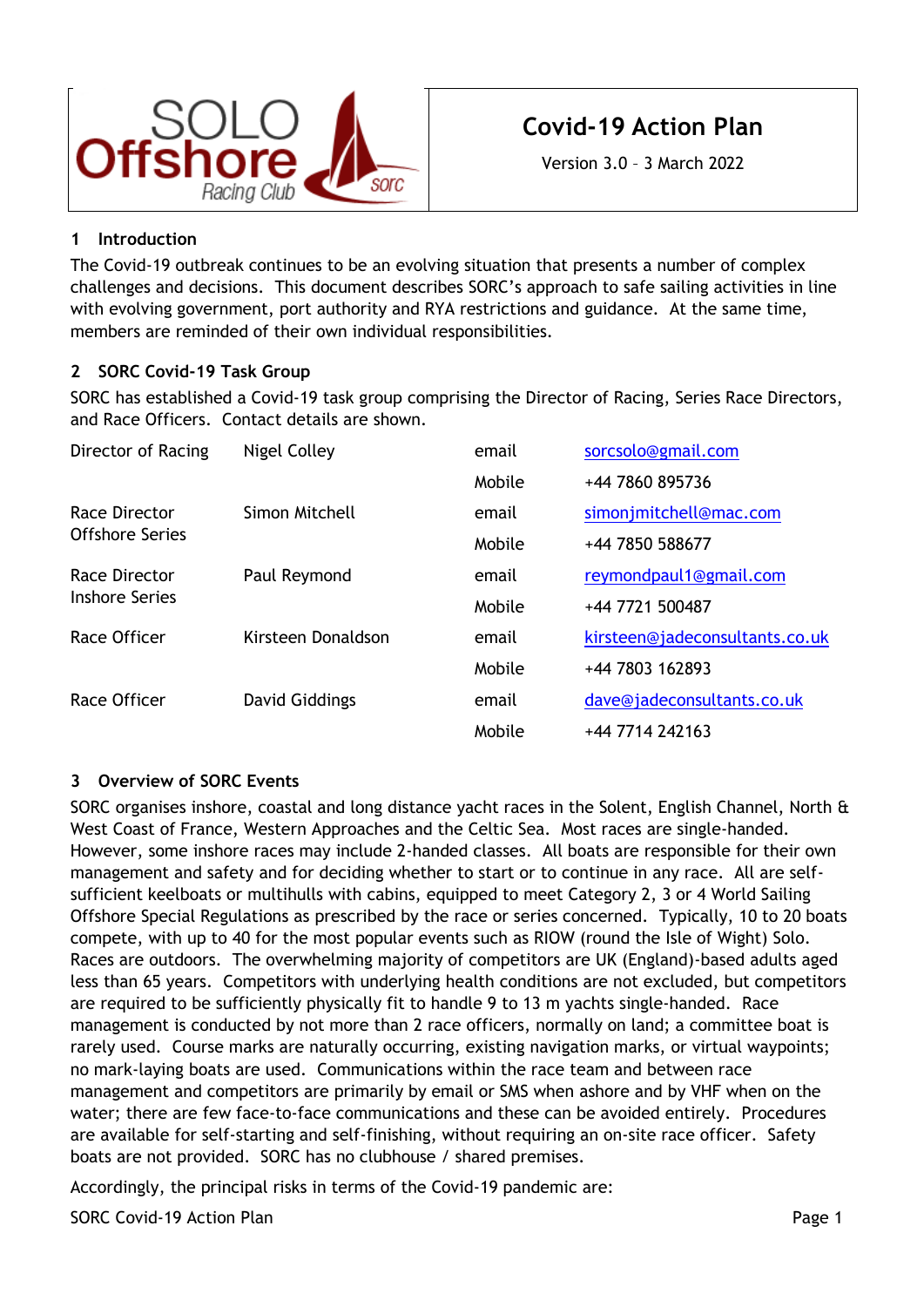- To competitors, before setting sail and after completing sailing, including any shore-based preand post-race activities (e.g., assistance berthing; prize-giving; shared social activities) and travel to and from the home port
- For 2-handed crews, to the other crew member
- To the emergency services, if called out to attend an incident.

## <span id="page-1-0"></span>**4 Principles, Applicable Regulations, Guidelines**

The health and safety of SORC's members and volunteers are the highest priority at all times. SORC will take any necessary measures in accordance with current Government guidance to be Covidsecure and reduce the risk of infection to members, volunteers, and others. At times of increased strain on UK emergency services, SORC will ensure that the risk of an incident leading to support from emergency services is minimal.

Activities are currently restricted by regulations and guidelines emanating from the government, port authorities and marinas. Key links are provided below.

- Government:<https://www.gov.uk/coronavirus>
- Port authorities:
	- o Cowes: [https://www.cowesharbourcommission.co.uk/local\\_notices\\_to\\_mariners](https://www.cowesharbourcommission.co.uk/local_notices_to_mariners)
	- o Portsmouth:<https://www.royalnavy.mod.uk/qhm/portsmouth/local-notices>
	- o Southampton: http://www.southamptonyts.co.uk/Yachting\_and\_Leisure/Notices\_to\_Mariners/

Websites advising regulations and restrictions for other countries (Ireland, France, Channel Islands), ports and marinas should be consulted as applicable.

#### **5 Process**

Since the situation, regulations and guidance remain fluid, no attempt is made in this assessment to describe rigid procedures, but rather the process that will be used to determine which events may be run, and any modifications to planned events that will be applied to enhance Covid security.

- The SORC Covid-19 Task Group will check the latest regulations, guidelines and advice (see Section [4\)](#page-1-0), reflect on what activity may be appropriate within given guidelines and what future options may be possible, and produce an outline programme.
- In the lead-in to any event, close attention will be paid to emerging regulations and guidelines that may impact on the event; if appropriate, additional measures will be applied or the event may be abandoned.
- Additional control measures will be applied as listed in Section [6.](#page-2-0)
- Any such additional control measures will be notified to competitors in the Sailing Instructions, and by notices on the website and by email.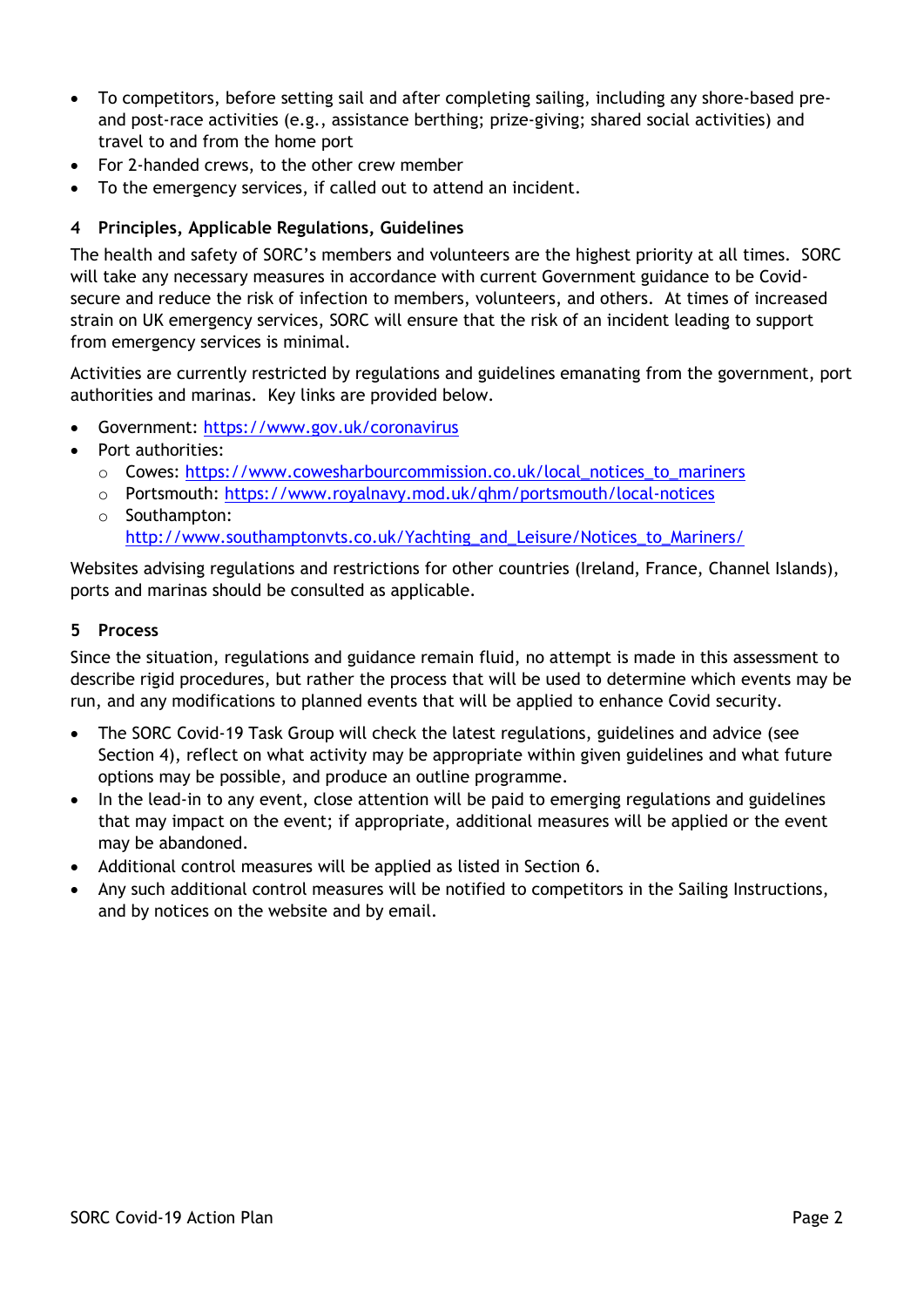#### **6 Considerations and controls**

<span id="page-2-0"></span>

| <b>Areas</b>                                             | <b>Controls Currently in Place</b>                                                                                                                                                                                                                                                                                                                                                                                                                                                                                                                                                                                             | <b>Extra Controls Required</b>                                                                                                                                                                                                                                                                                                                                                                                                                                                                                                                                                                                                                                                                                                                                                                                                                                                                                                                                                                                                                                                                                                                                                                                                       | <b>Review Point</b> |
|----------------------------------------------------------|--------------------------------------------------------------------------------------------------------------------------------------------------------------------------------------------------------------------------------------------------------------------------------------------------------------------------------------------------------------------------------------------------------------------------------------------------------------------------------------------------------------------------------------------------------------------------------------------------------------------------------|--------------------------------------------------------------------------------------------------------------------------------------------------------------------------------------------------------------------------------------------------------------------------------------------------------------------------------------------------------------------------------------------------------------------------------------------------------------------------------------------------------------------------------------------------------------------------------------------------------------------------------------------------------------------------------------------------------------------------------------------------------------------------------------------------------------------------------------------------------------------------------------------------------------------------------------------------------------------------------------------------------------------------------------------------------------------------------------------------------------------------------------------------------------------------------------------------------------------------------------|---------------------|
| General; reducing<br>the risk of virus<br>transmission   | For most races, no more<br>$\bullet$<br>than one person is allowed<br>on board when racing except $\cdot$<br>as required by RRS1.1 (NoR<br>2c)<br>Some inshore day races may<br>include 2-handed classes;<br>for these events, no watch<br>system or sleeping on board<br>is required<br>Race management is<br>conducted by not more than<br>2 race officers, normally<br>outdoors on land; a<br>committee boat is rarely<br>used. Procedures are<br>available for self-starting<br>and self-finishing, without<br>requiring an on-site race<br>officer (NoR 15 and<br>appendix)<br>SORC has no clubhouse /<br>shared premises | In communications about the event, remind competitors of their individual<br>responsibility to:<br>comply with current guidelines with respect to social distancing at all<br>times, including before and after racing<br>apply appropriate hygiene measures<br>wash hands after touching common surfaces, and always after<br>$\circ$<br>coughing, sneezing<br>cover mouth and nose when sneezing or coughing<br>avoid touching face, nose and eyes<br>$\circ$<br>avoid being face to face with people outside their household<br>$\circ$<br>avoid participating in the event (as competitor or race officer) if they:<br>$\bullet$<br>have any symptoms of Covid-19<br>$\circ$<br>have been in contact with any person who has symptoms of Covid-19<br>$\circ$<br>within the past 14 days<br>Race Management<br>If more than one race officer (who are not members of the same<br>household), government guidance with respect to social distancing and,<br>if applicable, face coverings, will apply<br>If the Race Officer(s) requires public transport to the race area (e.g.,<br>high-speed to Cowes), check current guidelines. If necessary, use self-<br>start and self-finish procedures to avoid risk to the Race Officer | Ongoing             |
| <b>Facilities</b>                                        | Not applicable                                                                                                                                                                                                                                                                                                                                                                                                                                                                                                                                                                                                                 | Not applicable                                                                                                                                                                                                                                                                                                                                                                                                                                                                                                                                                                                                                                                                                                                                                                                                                                                                                                                                                                                                                                                                                                                                                                                                                       |                     |
| Launching &<br>mooring facilities,<br>services & support | Not applicable                                                                                                                                                                                                                                                                                                                                                                                                                                                                                                                                                                                                                 | Not applicable                                                                                                                                                                                                                                                                                                                                                                                                                                                                                                                                                                                                                                                                                                                                                                                                                                                                                                                                                                                                                                                                                                                                                                                                                       |                     |